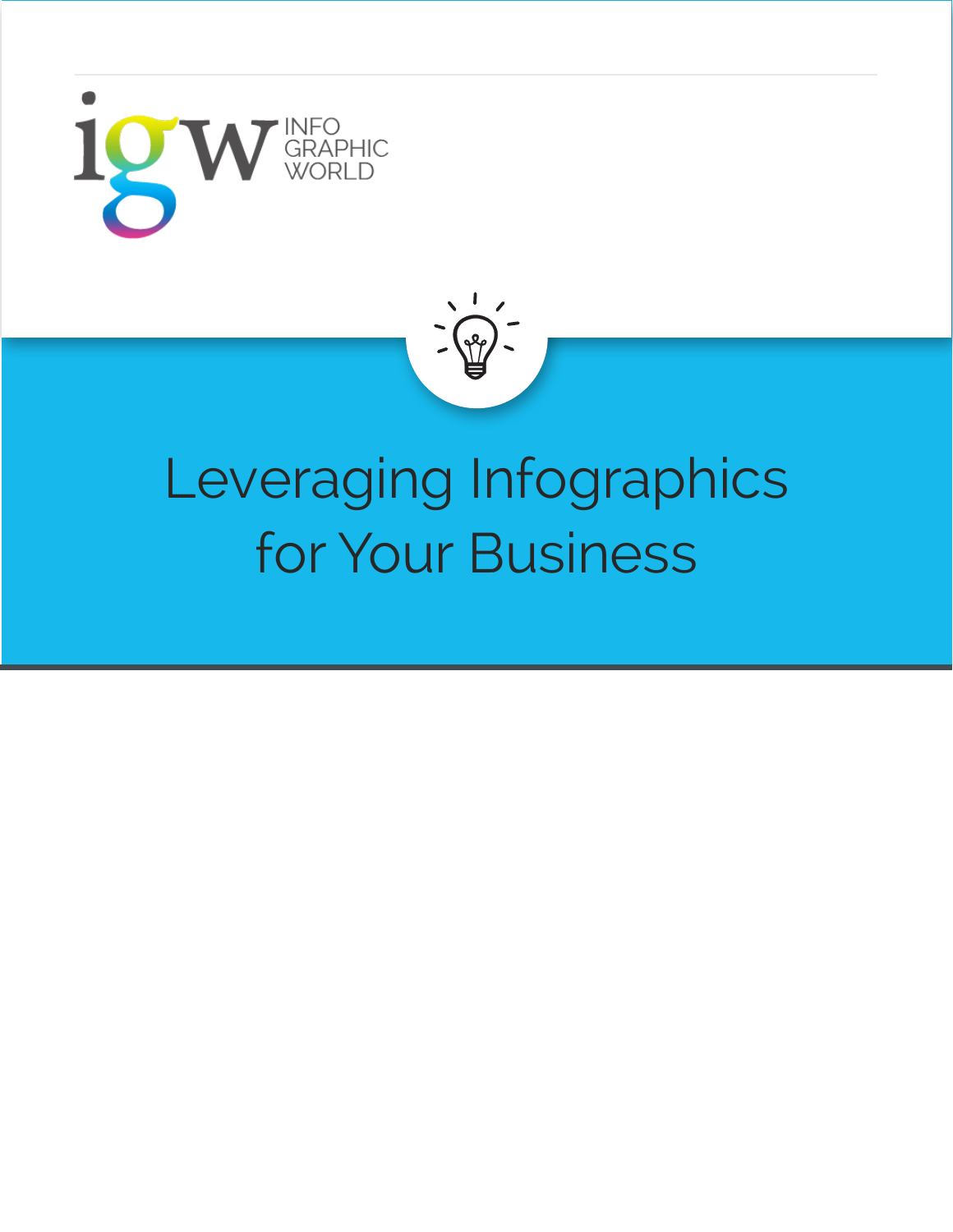## Leveraging Infographics for Your Business

| Harnessing the Power of Text                                                                                                                   |
|------------------------------------------------------------------------------------------------------------------------------------------------|
|                                                                                                                                                |
|                                                                                                                                                |
|                                                                                                                                                |
|                                                                                                                                                |
| Beyound Marketing: How to<br>Utilize the Infographic Terms and all and the contract of the Infographic Terms and all and the University of the |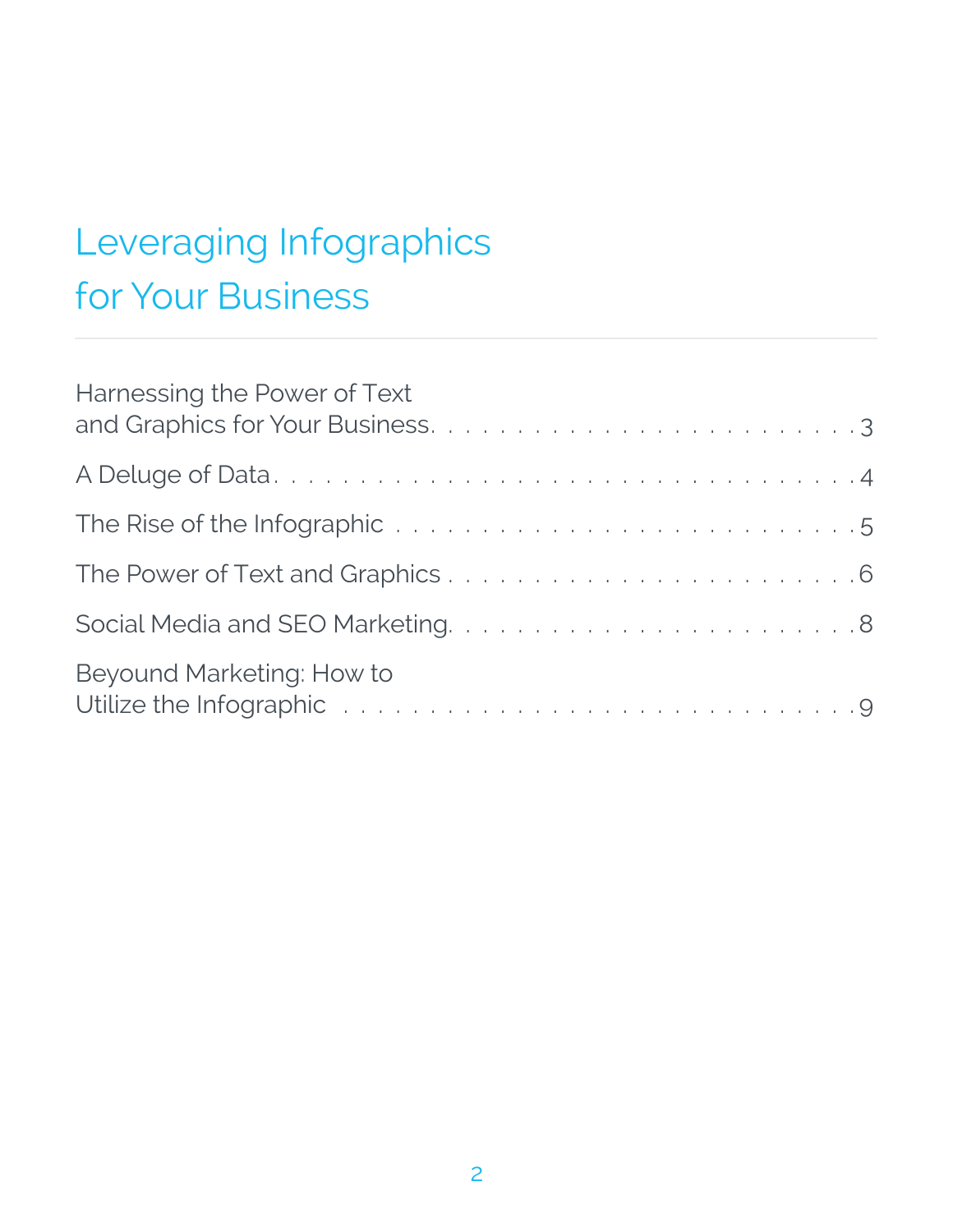

With data being generated in record-breaking amounts, businesses are looking for ways to synthesize and utilize all the information coming their way. Infographics, taking advantage of both text and visual content, can be leveraged in innovative new ways. Expertly crafted visual content is easily consumed by viewers and can help increase awareness and productivity, as well as improve communication and understanding.

Following this *Deluge of Data*, came *the Rise of the Infographic* to help make sense of it all. Infographics are helping to make the plethora of data more digestible by combining *the Power of Text and Graphics*. Using the most affective aspects of written and visual communication, the infographic, commonly used in Social Media and SEO, also goes *Beyond Marketing (How to Utilize the Infographic)*.



www.searchenginejournal.com/6-benefits-using-infographics/70917/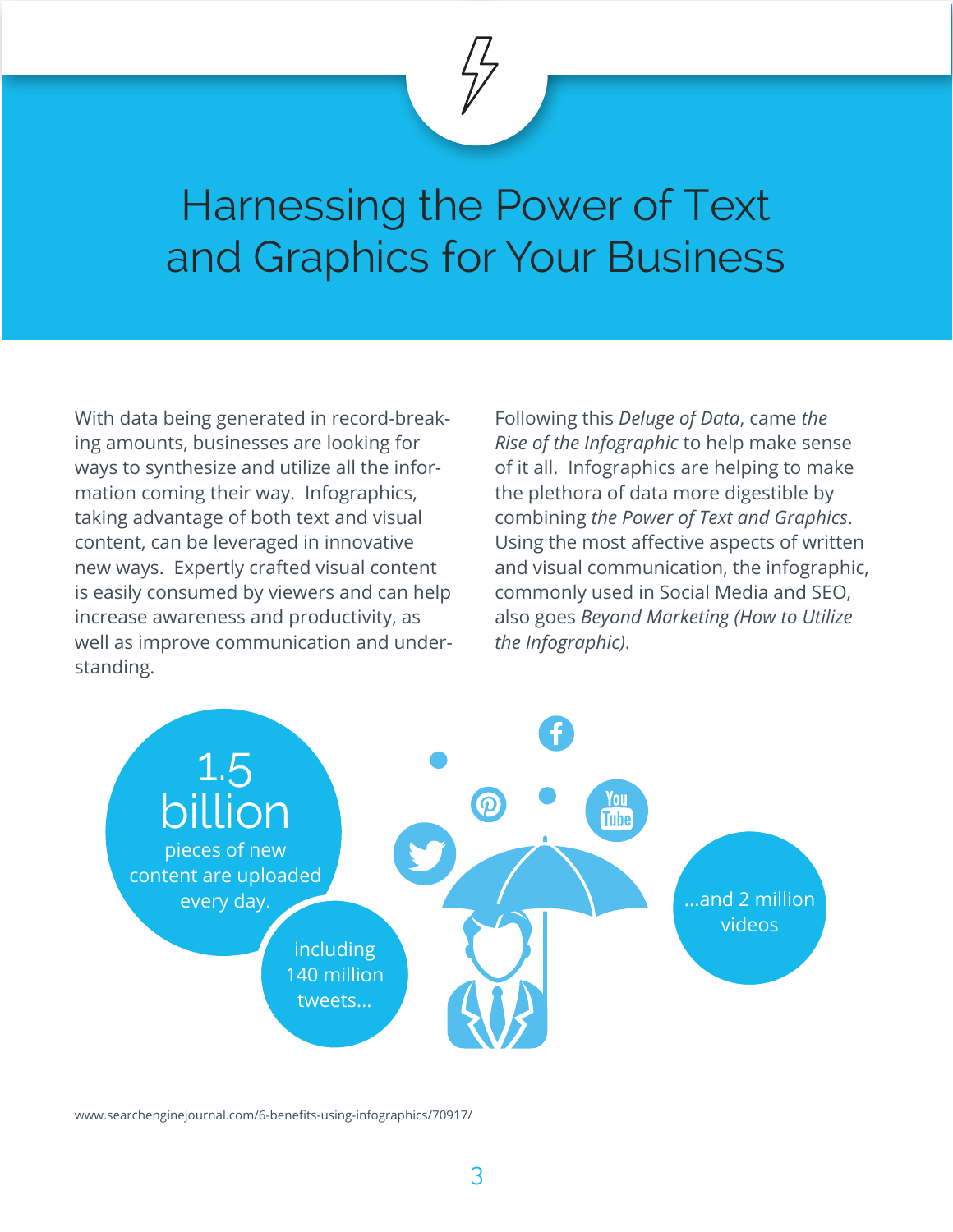

## A Deluge of Data

*Massive amounts of data are created on a daily basis. The average person is exposed to 174 newspapers worth of information a day, which can often lead to an individual feeling overwhelmed or bombarded with more data than can be comprehended.1* 

*Speaking in a TED talk about the beauty of data visualization, writer and designer David McCandless suggested that infographics might provide a sense of relief from massive amount of data.2*



"There's something almost quite magical about visual information. It's effortless. It literally pours in. If you're navigating a dense information jungle, coming across a beautiful graphic or lovely data visualization is a relief.

It's like coming across a clearing in the jungle."

– David McCandless, *writer and designer in a TED talk on beauty of data visualization*

1. www.telegraph.co.uk/news/science/science-news/8316534/Welcome-to-the-information-age-174-newspapers-a-day.html 2. www.ted.com/talks/david\_mccandless\_the\_beauty\_of\_data\_visualization?language=en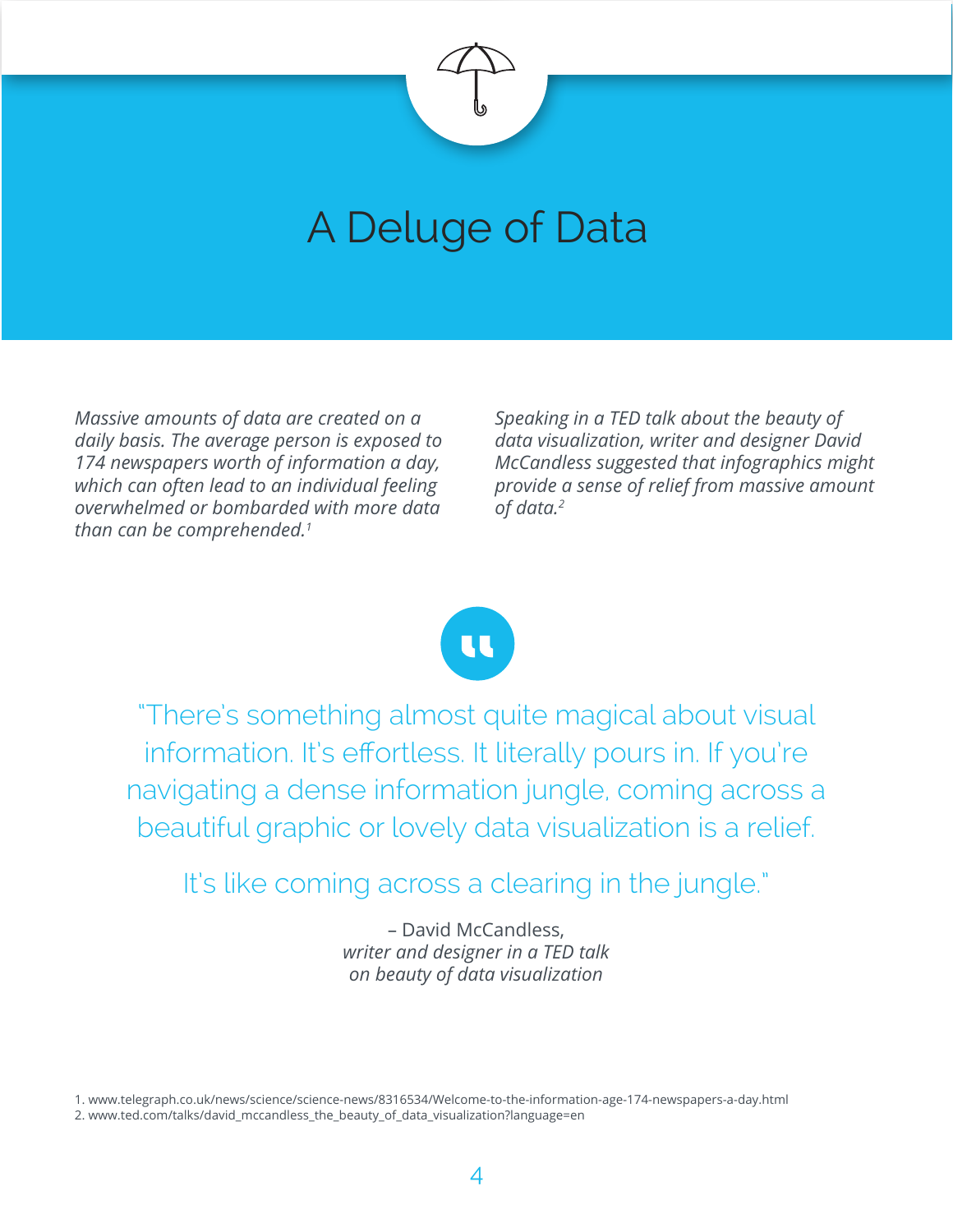

## The Rise of the Infographic

Infographics are a type of visual shorthand utilizing colors, images, and design elements to communicate complex data in visual format.<sup>1</sup>

This conversion of data into graphs, charts, maps, or visual stories – also known as "data visualization" or "information design," has become an extremely popular way to present information in an easily digestible medium. Between 2010 and 2012 alone the search volume for infographics increased *over 800%*. 2 In March 2012 #infographic was tweeted *56,765 times*; at its peak it was tweeted *3,365 in 24 hours*. Between April 2011 and April 2012 the search term

"infographic" was searched *301,000 times* and the term "infographics" was searched *246,000 times* on average per month worldwide on Google.<sup>3</sup> It is hardly surprising that infographics are becoming a key way that information is shared digitally. Graphics are an engaging way to help people quickly process the massive amounts of data being produced without having to read large amounts of text.



<sup>1.</sup> www.jeffbullas.com/2012/03/07/9-awesome-reasons-to-use-infographics-in-your-content-marketing/#comments

2. www.searchenginejournal.com/6-benefits-using-infographics/70917/

<sup>3.</sup> www.customermagnetism.com/infographics/what-is-an-infographic/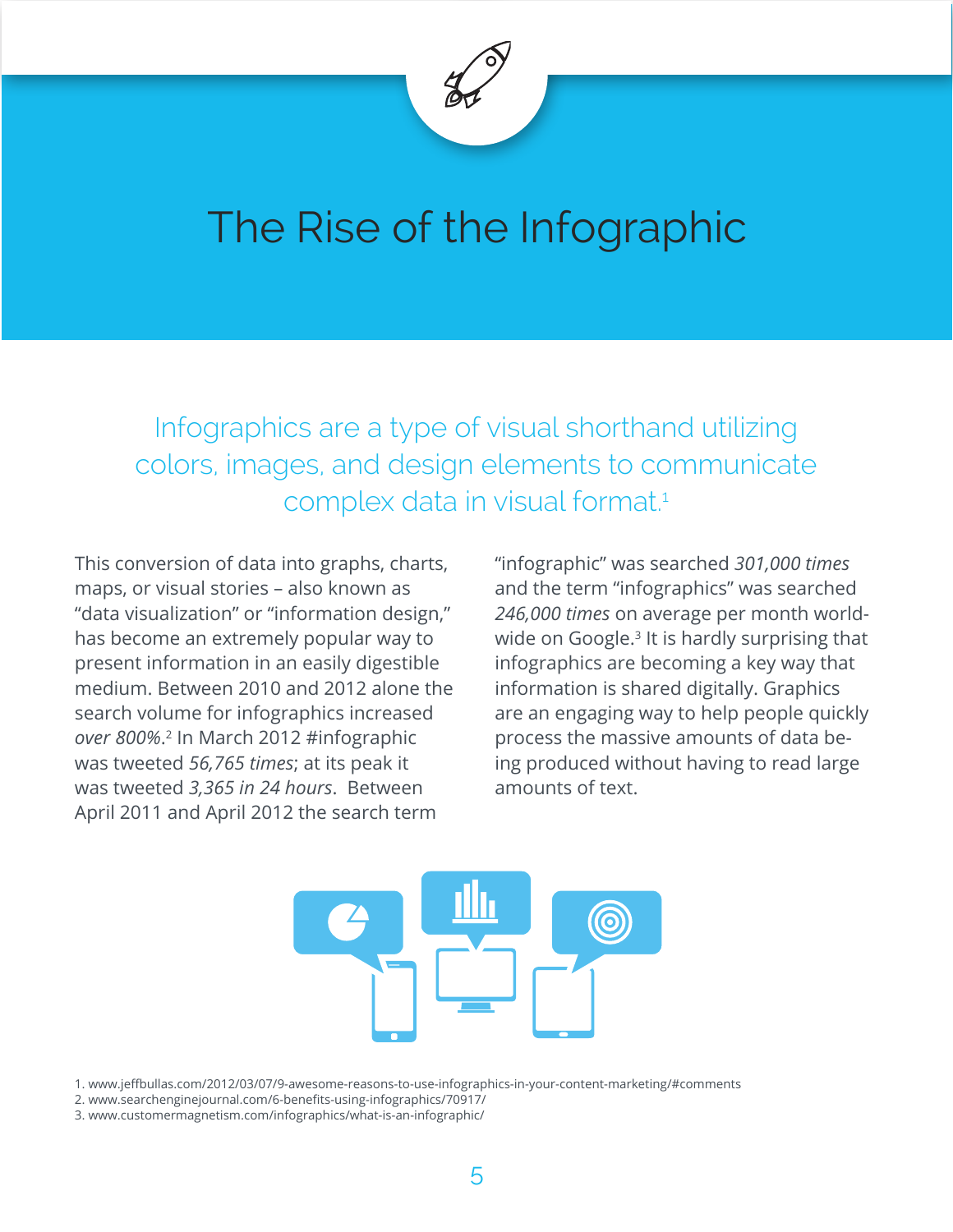

### The Power of Text and Graphics

Infographics take advantage of how information is processed and remembered by individual viewers. The human brain is engineered to seek out and process visual content. *Over 90%* of information transmitted to the brain is visual, which is processed *60,000 times faster* in the brain than text (according to research by 3M Corporation).<sup>1</sup>

Graphics, pictures, maps, charts – anything visual – is processed holistically while text requires a linear approach, as each letter is a symbol that fits into a pattern of a complete word. The word than fits into a larger sentence whose meaning needs to be deciphered. Visuals, however, are accessible and allow large amounts of information and meaning to be conveyed in novel and interesting packages.<sup>2</sup> Visual information is more easily processed and thus better received – 40% of people have a better response to visual information over plain text.<sup>1</sup>

Graphics do what text alone cannot, affecting people both cognitively and emotionally. Cognitively, graphics expedite and increase our level or communication, comprehension, recollection, and retention. Visual clues help to decode text and signal important information that should be noted. Emotionally, pictures enhance or affect emotions, engage our imagination and stimulate other areas of our brain, which leads to greater comprehension. Emotions also play an essential role in decision making, perception, and learning.3

The real power of Infographics, however, is that they combined the strengths of both visual and textual information.

<sup>1.</sup> blog.hubspot.com/blog/tabid/6307/bid/33423/19-Reasons-You-Should-Include-Visual-Content-in-Your-Marketing-Data.aspx

<sup>2.</sup> www.telegraph.co.uk/news/science/science-news/8316534/Welcome-to-the-information-age-174-newspapers-a-day.html

<sup>3.</sup> www.billiondollargraphics.com/infographics.html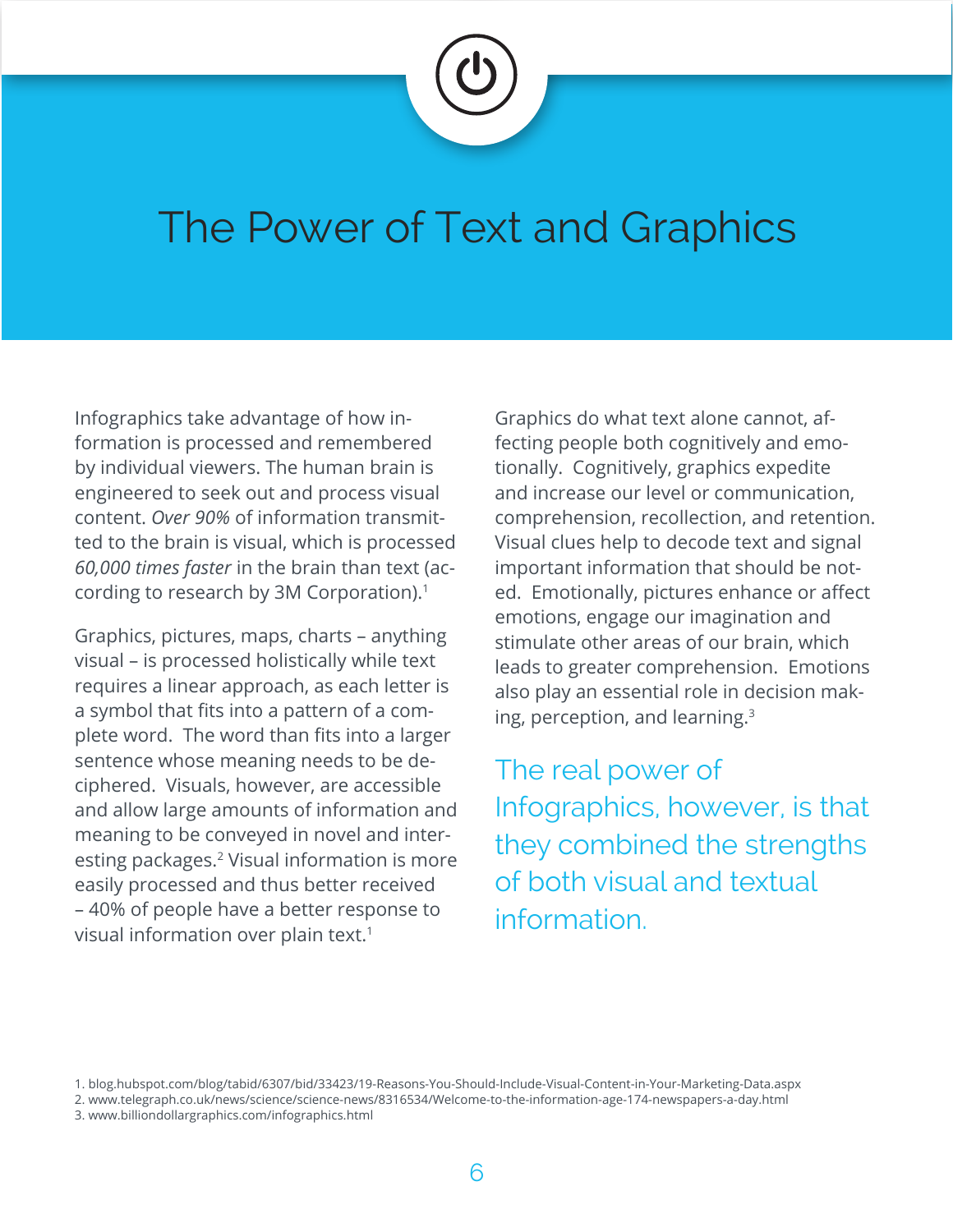

"On their own, text and graphics are both useful yet imperfect methods for communication. Written language allows an almost infinite number of word combinations that allow deep analysis of concepts but relies heavily on the reader's ability to process that information. Graphics may be easier for the reader to understand but are less effective in communication of abstract and complicated concepts. …Combining text and graphics allows communicators to take advantage of each medium's strengths and diminish each medium's weaknesses.<sup>1"</sup>

> – Barbara M. Miller and Brooke Barnett, *Newspaper Research Journal, Winter 2010*

Infographics are compelling and attractive because people love facts, figures, statistics and graphics. Visual content is easily scanned by the eye, allowing a lot of information to be conveyed in a short period of time, helping copious or complex information be more accessible and digestible. Visual content also has viral capabilities – sharing photographs and other visual content on social media sites is the number one way to engage with fans and followers. Images make up more than one third of all

links shared on Twitter. On Facebook photos generate twice as many 'Likes' as text updates and videos are shared 12 times more than links and text posts. 42% of all posts on Tumblr are photos and Pinterest generates more referral traffic than Twitter, Stumbleupon, LinkedIn and Google+ combined. Utilizing the visual format's viral tendencies, infographics are portable or embeddable, automatically linking from a blogger's or poster's site to yours.<sup>2</sup>

1. theotherjournal.com/mediation/2011/08/11/the-rise-of-the-infographic/

2. www.adweek.com/socialtimes/social-photo-video/468990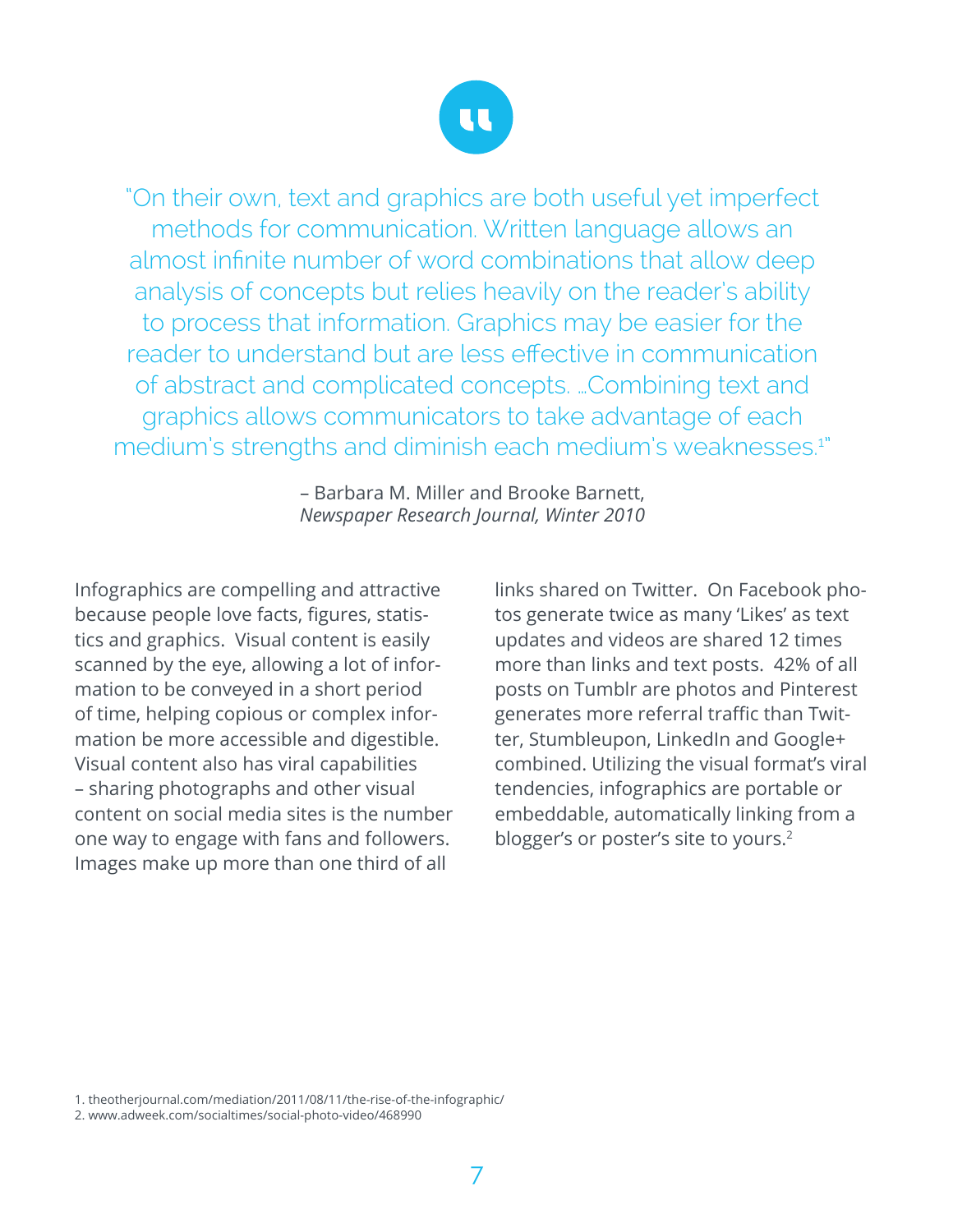## Social Media and SEO Marketing

#### Infographics are shareable, "likable," and evergreen...

...or in other words – easily passed around on social media. They are permanent linkable content that retain relevancy for months following it's original publishing. This viral quality can result in wider exposure and help with Google's "Page Rank" algorithm. Editors will utilize interesting or compelling information from infographics, connecting industries that seem to have little natural linkage, helping your site to earn links from other markets. Journalists – always looking for numbers and statistics to incorporate in their writing – will also happily link back to your infographic when utilizing your stats.

Another great marketing aspect of infographics is the versatility of the research compiled. This information can go beyond the visual medium and can be utilized to create additional content such as a white paper, press release, or investigative piece. Creating additional in-bound marketing opportunities, infographics also offer quick measurable results. Social shares, backlinks, citations, and traffic are all things easily tracked, allowing SEOs to create comprehensive ROI reports.<sup>1,2</sup>

2. www.searchenginejournal.com/6-benefits-using-infographics/70917/

<sup>1.</sup> www.advancedwebranking.com/blog/10-reasons-infographics-still-matter-seo/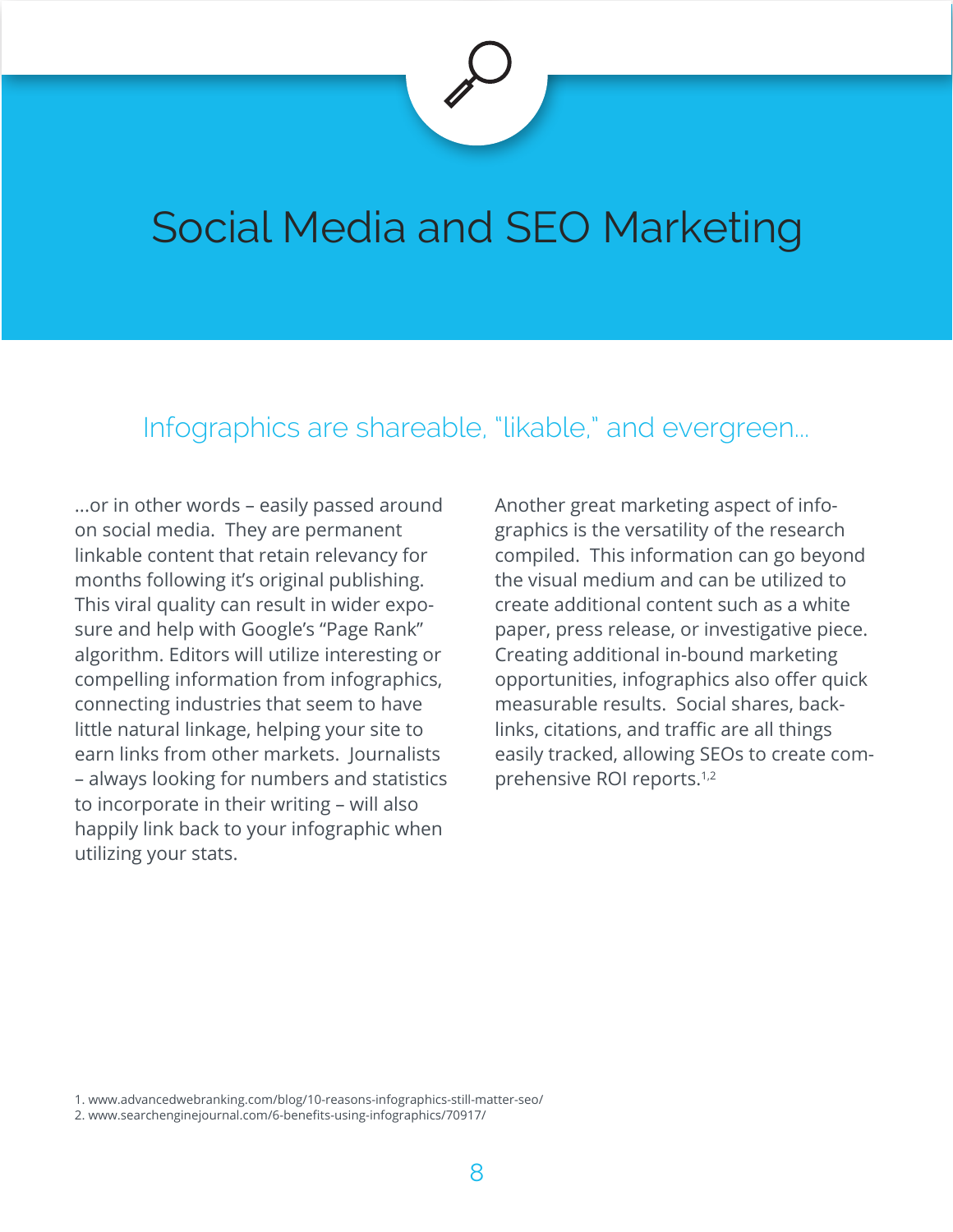

## Beyond Marketing: How to Utilize the Infographic



#### Internal Communication

Not just for marketing, Inforgraphics can be highly effective tools to communicate within an organization. Explaining new policies, procedures or even how the company operates, visual information has the ability to convey important information. An interesting visual can even go 'viral' within – being shared and discussed between employees. Infographics can even help inter-departmental communication because visuals are easier to digest and cross language barriers. Increased dialogue and comprehension across individuals and departments leads to embedded knowledge across the organization.



#### Employee Training, Internal Manuals, Team Building

Other uses of Infographics internally include employee training manuals and guides, reference tools for managers and training sessions and posters or signage in high traffic areas to remind employees of proper procedures or important policies. Illustrating goals, progress made, or the positive/negative performance results can help boost morale or encourage teamwork.



#### Decision Making

Visual elements can help people compare and make choices. Visuals can be used to compare lists, highlighting pros and cons, exposing data patterns and relationships and help employees analyze reports more effectively and efficiently. Infographics can be used to visualize strategic documents, reports, and plans. Simplifying a complex subject by illustrating a step by step process or presenting an overview instead of an in-depth analysis.1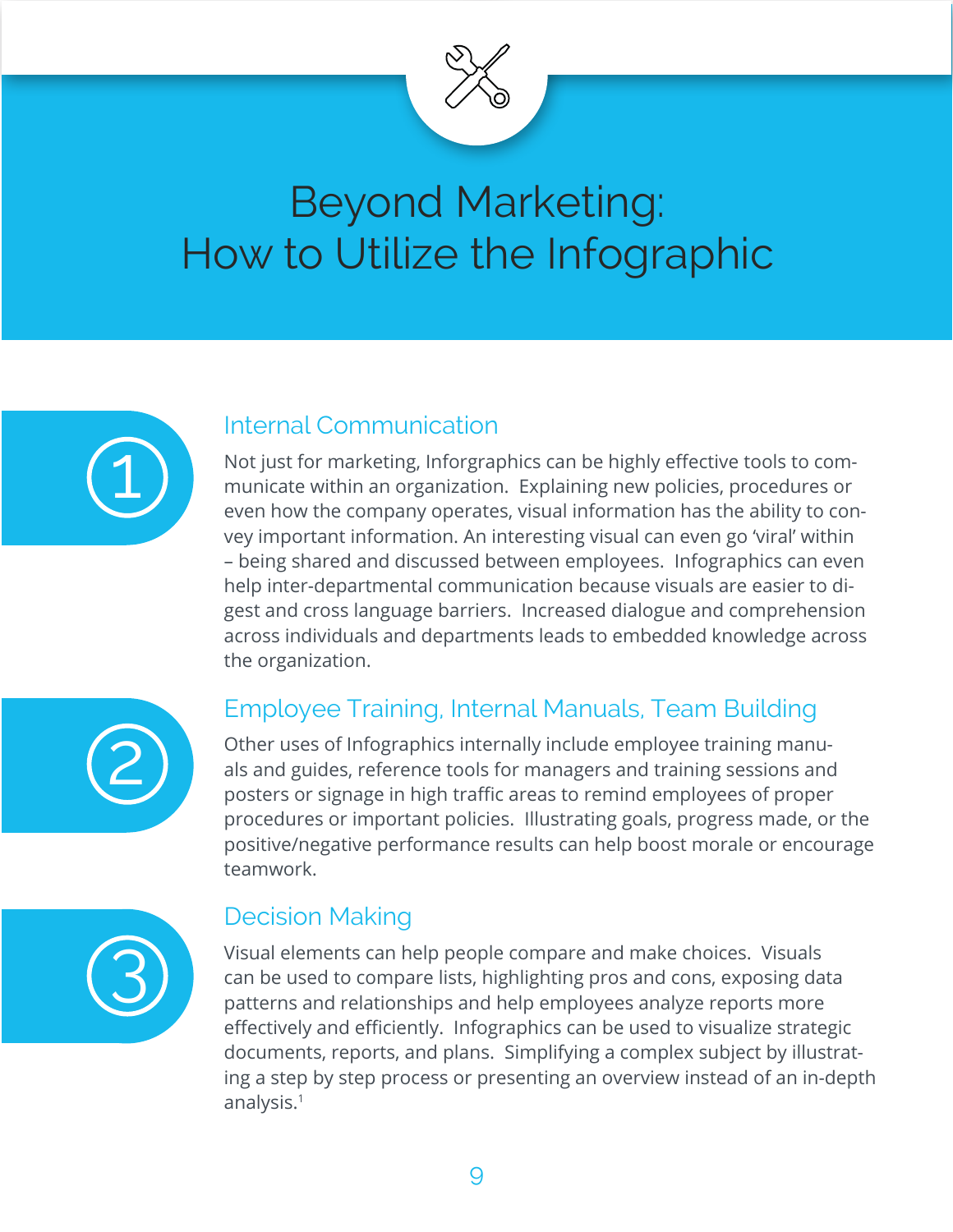

#### Recruiting Tool

A visual job posting can help an organization increase interest and exposure for not only a particular job opening in a point in time, but for the entire company as a whole as well. While summarizing the skill set of the ideal candidate, an infographic can convey information about an organization and its corporate culture.

# 5

#### Survey Data and Demonstrations

Visually representing synthesized data helps to highlight interesting facts and emphasize important findings. Infographics are a great way to simplify copious amounts of information and pinpoint the points of interest. Similarly, infographics are helpful for demonstrating how a product or process works – how it is used, how it is made, the process of delivery, etc.



#### Tradeshows (In Print)

Beyond the digital world, the infographic fits into the real world as well. Tradeshows, annual meetings, conventions, presentations, or anywhere you need eye-catching and captivating signage – infographics can visually introduce your organization to a large group. $2$ 

1. www.socialmediaexplorer.com/digital-marketing/infographics-inside-the-organization/

2. thenextweb.com/dd/2013/10/16/10-ways-use-infographics/